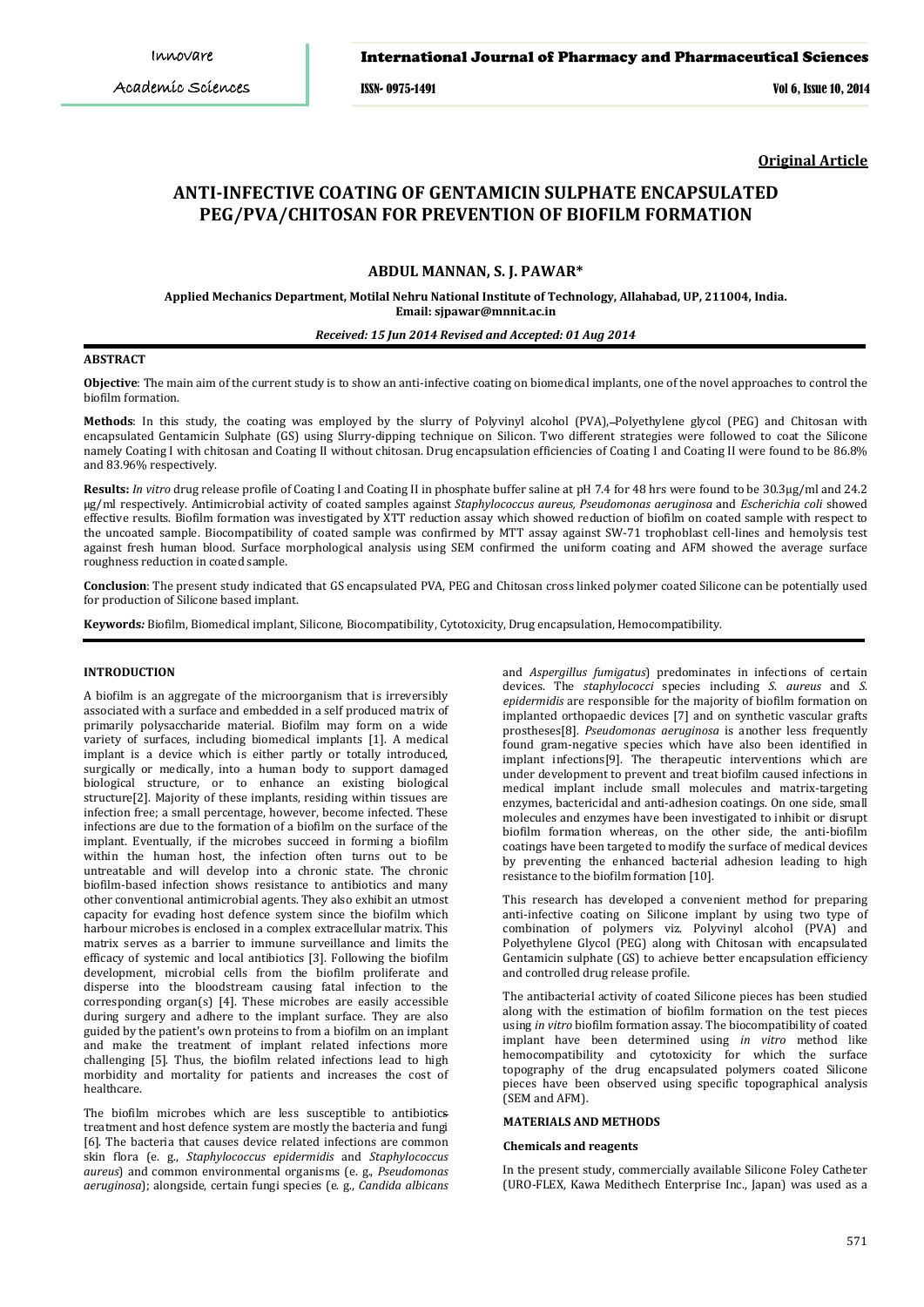test material. Silicone catheter (6 mm diameter) was cut into 1 cm pieces with average weight of 280 mg. For coating on Silicon, PEG (Sigma Aldrich, India), PVA (Sigma Aldrich, India), Chitosan (S. D. Fine Chemical Ltd., Mumbai) and Gentamicin Sulphate (Hi Media, India) were used.

## **Coating of Silicone Test Material**

Silicone pieces were coated with two different combination of PEG, PVA with and without Chitosan as polymer encapsulated with GS. Coating with GS encapsulated PEG  $+$  PVA + Chitosan polymer on Silicone piece was named as Coating I and the coating with GS encapsulated PEG+PVA polymer was named as Coating II. For coating of test pieces, slurry dipping technique was adapted [11]. The coating process started with preparation of stable slurry with specific amount of GS. Appropriate slurry temperature of coating was determined by trial-and-error approach to achieve optimum coating thickness, uniformity and stability of coating as well as an adequate encapsulation of drug particles into coating Structure<sup>[12]</sup>.

#### **Drug release profile and drug encapsulation efficiency analysis**

Generally, GS poorly absorbs ultraviolet and visible light so an indirect spectrophotometric method was followed. Ninhydrin colorimetric reaction is commonly used method for the qualitative identification of several drugs containing amino groups [13]. Frutos et al [14] in 1999 reported a quantitative colorimetric assay for GS based on Ninhydrin colorimetric reaction with primary and secondary amines present in the GS. This reaction produces a purple colour which indicates that the maximum absorption take place at 400 nm. Ninhydrin Colorimetric Assay was used to evaluate the *in vitro* drug release test as well as encapsulation efficiency of GS in GS encapsulated PEG/PVA/Chitosan cross linked polymer coated Silicone. The release of GS from coated Silicone was assayed in duplicate under sink condition. Each sample was incubated in phosphate buffer saline (PBS) (pH 7.4) at 37°C for 5 minutes in shaker. After 1, 2, 4, 7, 10, 14, 21, 25, 33, 38, and 48 hrs, 1 ml of aliquot was withdrawn and subjected to Ninhydrin Colorimetric Assay [14]. To calculate the encapsulation efficiency in coating, the free drug was separated from encapsulated drug. The test samples of both type were suspended in PBS and the cross linked PEG/PVA/Chitosan polymers were solubilised by Dimethyl Sulfoxide (DMSO) and kept for overnight at 37°C and the released drug was subjected to the Ninhydrin Colorimetric Assay. Encapsulation efficiency was calculated based on the ratio of actual GS concentration to theoretical loading, expressed as percentage.

Entrapment efficiency  $(\%)$  = [(total amount of drug - amount of free drug) / total drug]  $x100(1)$ 

#### **Antimicrobial testing**

Antimicrobial properties of the coated Silicone were evaluated through agar diffusion method against three strains of bacteria namely *Staphylococcus aureus, Pseudomonas aeruginosa* and *Escherichia coli.* Coated Silicone pieces were placed in duplicate along with uncoated Silicone piece as negative control on three bacterial streaked plates. These plates were incubated at 37°C for overnight. The appearance of zone of inhibition was observed next day which was measured using a HiAntibiotic ZoneScale™-C (Hi Media, India) and photographs of zone of inhibition were taken for analysis.

#### **Biofilm formation assay**

For the investigation of biofilm formation against *S. aureus*, *P. aeruginosa* and *E. coli*, on drug encapsulated polymer-coated [2-Methoxy-4-nitro-5-sulphophenyl]-2Htetrazolium- 5-carboxanilide) (XTT) reduction assay was performed by semi-quantitative measurement. The XTT reduction assay involves metabolic reduction of XTT to a water soluble brown formazan product. It determined the mitochondrial dehydrogenase activity, an indicator of the metabolic state of the microbial cells [15, 16]. Biofilm on coated Silicone and uncoated Silicone was made by incubating test pieces in 18 hrs incubated test culture. Then the samples were incubated for 24 hrs at 37°C in Biological Oxygen

Demand (BOD) Incubator (biofilm growth phase). After 24 hrs, test pieces were kept into 24 well cell culture plates (CELLSTAR) and XTT-menadione reagent [17] was added to each test well and incubated in the dark for 3 hrs at 37°C. Color changes in the solutions were measured spectrophotometrically at 490 nm. All these tests were done in duplicate.

## **Hemocompatibility assay**

Hemolysis is the rupturing of red blood cells (RBC's) and the release of their contents into surrounding fluid. Total hemolysis test was assessed as described according to Practice F756 – 08[18] with human erythrocytes. Test for hemolysis was performed with an isotonic extract of the test material, as described in practice F619 – 03[19] in contact with the human blood. The specimens (1 cm length) of Coating I and Coating II were incubated in normal saline for 24 hrs at 37°C in BOD incubator. After incubation, the resultant test liquids (extract liquids) were taken as test with 0.1 % Sodium Carbonate as positive control and 0.9 % NaCl (Normal Saline of pH 7.2- 7.4) as negative Control. For hemolysis test, fresh 200 µl diluted blood was mixed in each extract, positive and negative sample. These samples were incubated for 3 hrs at 37 °C and centrifuged to remove any solid particles. Samples were read at 540 nm on enzyme-linked immunosorbent assay (ELISA) reader and the % hemolysis has been calculated based on these results as per following formula.

% hemolysis = [OD test – OD of NC] **/** [OD of PC - OD of NC] ×100(2)

Where, NC and PC stand for negative control and positive control, respectively.

#### **Cytotoxicity analysis**

The toxicity can be measured by assessing cellular damage in culture media. Cytotoxicity was evaluated using MTT 3-(4, 5 [dimethyl](http://en.wikipedia.org/wiki/Di-)[thiazol-](http://en.wikipedia.org/wiki/Thiazole)2-yl)-2, 5-[diphenylt](http://en.wikipedia.org/wiki/Phenyl)etrazolium bromide survival assay[15]. The extract sample for cytotoxicity test was prepared according to ASTM standard F619 – 03. The three different test materials Coating I, Coating II and uncoated Silicone were added separately in 10 ml Dulbecco's modified essential media (DMEM) for 24 hrs at 37°C. After the incubation, the prepared media alone was used as extract. The SW71 cells were seeded (3000 cells/well) in 96 well microtitre plates in triplicate, supplemented with 10% DMEM. Then, 100 µl extract sample was added in media in triplicates along with fresh media alone for control. Finally, these were incubated for 24 hrs at 37°C. After incubation, MTT (5 mg/ml) was added to each well and the formazan crystals were dissolved by DMSO. The absorbance was recorded on a microtitre plate reader at the wavelength of 540 nm and referenced at 630 nm. The percentage cytotoxicity was calculated by the formula:

Cytotoxicity =  $[(0. D of control – 0. D of test) / 0. D of control] \times 100 (3)$ 

#### **Scanning electron microscopy (SEM)**

The surface morphological study was carried out using a SEM (LEO Electron Microscopy Ltd., England). A thin layer of platinum was coated to make the samples conductive by using sputter coater unit (VG Microtech, England). LEO-430 SEM machine was operated at a vacuum of order 10<sup>-5</sup> torr and the accelerating voltage of the microscope was kept in the range 15-20 kV.

## **Atomic force microscopy (AFM)**

The surface topology of the films was also investigated by AFM. It is a very high-resolution type of scanning probe microscopy which demonstrated resolution on the order of fractions of a nanometer. Dimension 3000 scanning probe microscope with tapping mode AFM was used to analyze roughness of biomaterial samples (5x5 µm). The average roughness was then calculated by Nanotec Electronica WSxM software[20] and represented as the arithmetic average of the deviation from the center plane. Three points were analyzed on each square and results were expressed as mean ± standard deviation.

#### **Statistical analysis**

Statistical evaluation for correlation of GS versus absorbance was performed using linear regression model. The repeated measure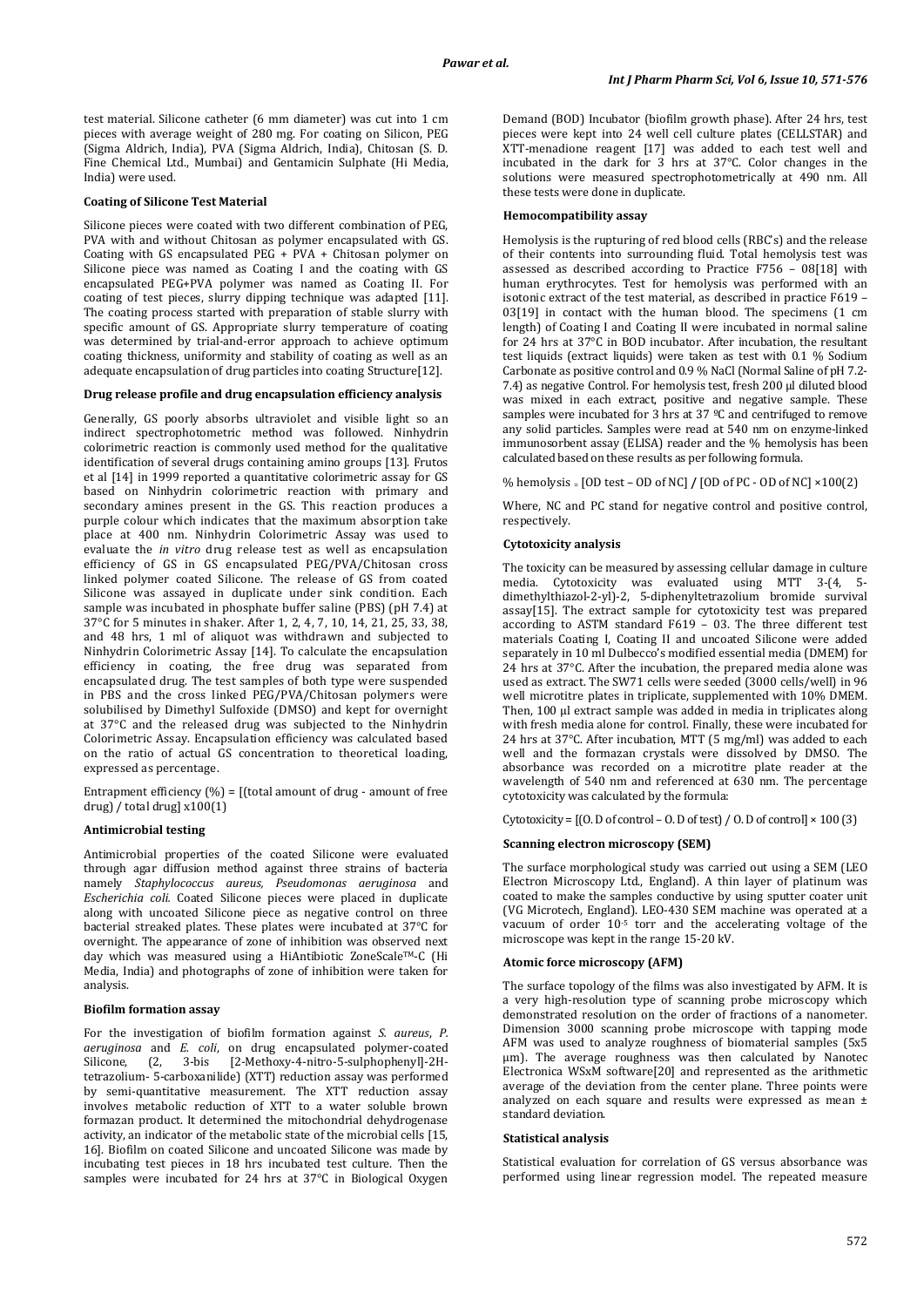analysis was used to compare mean concentration of GS release from polymer coated Silicone pieces at different time. Meanwhile, the comparison of cumulative release of GS from Coating I and Coating II for 48 hrs was evaluated using independent sample test. Statistical evaluation was performed using Microsoft Office Excel (Microsoft Office Excel for Windows; 2007). All results were expressed with mean (standard error of mean).  $P \le 0.05$  was considered to be a significant value.

## **RESULTS AND DISCUSSION**

#### **Drug release profile and drug encapsulation efficiency**

Ninhydrin Colorimetric Assay is a powerful technique for detection of GS even if it is present in trace amount. Amines present in the GS react with Ninhydrine to make Gentamicin-ninhydrine complex which gives purple colour and shows maximum absorption at 400 nm wave length. For drug release profile and drug encapsulation efficiency determination, first a calibration curve with known concentration of GS versus absorbance at 400 nm is drawn, so that a suitable relationship between concentration of GS and absorbance can be obtained. The standard curve of absorbance of GS was plotted in the range of 10 to 130  $\mu$ g/ml and coefficient of determination (R<sup>2</sup>) and equation for line was obtained. The calibration curve is presented in figure 1. The curve indicated that  $R^2$  is 0.9782 which clearly illustrates the linear relation between absorption and concentration of GS.



**Fig. 1: Calibration curve between absorbance versus concentration of GS.**

Drug release profile study was performed with the help of Ninhydrin Colorimetric Assay. Drug encapsulated polymers coated Silicone pieces were placed in a tube containing 40 ml of PBS (pH 7.4) and kept at 37 °C. All the samples were placed on a shaker and after each designated time interval, 1 ml of PBS sample aliquot was withdrawn and the same volume of PBS was then replenished. All samples were subjected to Ninhydrin Assay and absorbance of GS at 400 nm was taken. The amount of drug released at different time intervals was calculated with the help of calibration curve (Figure 1). Figure 2 shows the drug release after the designated time intervals up to 48 hrs.



**Fig. 2: Concentration of GS release from Coating I and Coating II in PBS solution over each sampling interval for the 48 hrs study period (P=0.004).**

The *in vitro* drug release profile in 40 ml phosphate buffer saline of pH 7.4 up to 48 hrs show 30.3 µg/ml and 24.2 µg/ml (P=0.004) drug release from Coating I and Coating II, respectively. It is observed that the initial release of GS up to 1 hr is as high as 11.5 µg/ml and 16.5 µg/ml from Coating I and Coating II, respectively.Then after, there is a sudden change (decrease) in the trend of concentration of GS release. Additionally, it is also exhibited that there is again a small change (increase) in the trend of concentration of GS release. Significant different in the concentration of GS release is observed for Coating I and Coating II.

The drug encapsulation efficiency of coated Silicone pieces was also determined with the help of Ninhydrin Colorimetric Assay. Encapsulation efficiency was calculated based on the ratio of actual GS concentration to theoretical loading, expressed as percentage. Coating I shows the higher encapsulation of drug I (EE; 86.8 %) than Coating II (EE; 83.96 %).

#### **Antimicrobial testing**

It is expected and found that the drug was successfully encapsulated in polymer which was coated on the Silicone pieces. To check the encapsulation of drug on coated Silicone, antimicrobial test was performed. Initially, the effectiveness of the released drug was studied, which involved the use of bacterial colony to check the formation of zone of inhibition. The antimicrobial test was done on a nutrient agar plate and Mueller Hinton Agar (MHA) against *P. Aeruginosa, S. aureus,* and *E. coli* strains. The main aim of this test was to see the zone of inhibition compared with uncoated Silicone piece. During this test, it was observed that the drug has been loaded during coating and when checked on agar plates, it is found that the drug diffuses with agar and gives zone of inhibition which is shown in figures 3a and 3b.



**Fig. 3a: Zone of inhibition of Coating I against; (A) P. aeruginosa,(B) S. aureus and (C) E. coli**



**Fig. 3b: Zone of inhibition of Coating II against; (A) P. aeruginosa,(B) S. aureus and (C) E. coli.**

The Comparative study of Antimicrobial activity of Coating I and Coating II tested against *Pseudomonas aeruginosa, Staphyloccus aureus,* and *Escherichia coli* on the basis of zone of inhibition is showed in figure 3c. Both type of coating have showed good antimicrobial activity, however Coating I shows higher antimicrobial activity then Coating II. Based on figures 3a and 3b, one can easily see the comparison of zone of inhibition of two Silicone pieces and negative Silicone piece in case of both coatings. Similarity zone of inhibition is also found with reference to particular strains, which is further evident from figure 3c also. Highest zone of inhibition is found for *S. aureus* which further reduces to *P. aeruginosa* and *E. coli*.

#### **Biofilm formation assay**

Biofilm formation assay was performed against *E. coli*, *S. aureus and P. aeruginosa* on coated and uncoated Silicone pieces with the help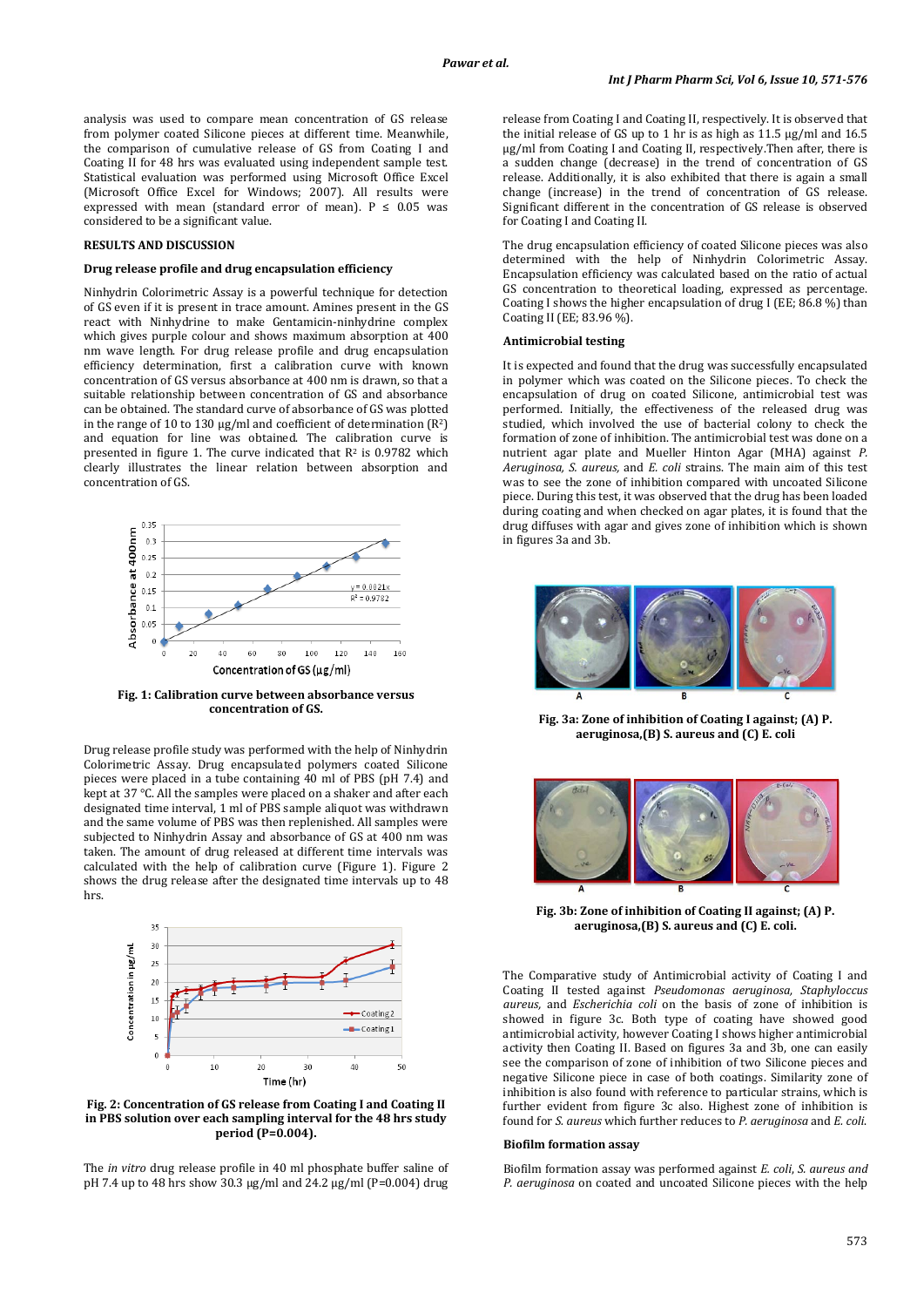of XTT/Menadione reduction assay and investigated. The figure 4 shows absorbance and their deviation with uncoated Silicone, Coating I and Coating II with *E. coli*, *S. aureus and P. aeruginosa*. Biofilm formation assay shows the significant reduction of biofilm formation on coated Silicone pieces with reference to uncoated Silicone pieces.



**Fig. 3c: Comparative study of Zone of inhibition of coating I and Coating II against** *P. aeruginosa, S. aureus* **and** *E. coil***.**



**Fig. 4: Biofilm formation assay show the reduction of biofilm formation on coated Silicone pieces with respect to uncoated Silicone piece.**

## **Heamocompatibility**

The hemolytic activity of biomaterials plays an important role with regards to toxicity and correlates with inhibition of cell growth. From the absorbance at 540 nm, % hemolysis is calculated as given in Table 1.

|  | Table 1: Haemolytic grade (ASTM; F756-08, 2009) |  |  |  |
|--|-------------------------------------------------|--|--|--|
|--|-------------------------------------------------|--|--|--|

| <b>Haemolytic Index above</b><br>the negative control | <b>Haemolytic Grade</b> |  |
|-------------------------------------------------------|-------------------------|--|
| $0 - 2$                                               | Non haemolytic          |  |
| $2 - 5$                                               | slightly haemolytic     |  |
| >5                                                    | Haemolytic              |  |

It is observed that the average % hemolysis of Coating I and uncoated Silicone piece is 1.3 % and 1.4 %, respectively which shows that this material falls in non hemolytic category as compared with hemolytic grade. But average % hemolysis of Coating II is 3.6 % which shows that it is slightly hemolytic. Overall, both types of coating is said to be hemocompatible which can be shown in figure 5.



**Fig. 5: Comparative study of % Haemolysis of Coating I, Coating II and Uncoated Silicone piece.**

## **Cytotoxicity**

For the drug delivery and anti biofilm formation of medical implant, coating should exhibit minimal cytotoxicty. Cytotoxicity test based on MTT assay against SW-71 trophoblast cell line shows that the cells are viable up to 95.6 % in case of Coating I and 87.6 % in the case of Coating II, which has been compared with media control. Both types of coating show good biocompatibility for *in vivo* application. The comparative result of cytotoxicity is shown in figure 6. It is noticed that the maximum cytotoxicity is found in Coating II which is in the limit of tolerance that may be due to toxicity of DMSO, used in the preparation of slurry for coating. Maximum cells were viable in Coating I so that it has less cytotoxicity. Since the biological evaluation of coated implant material is found to be non toxic and do not exert any cytotoxic effect on SW-71 human trophoblast cell line, so both are considered as biocompatible.



**Fig. 6: Cytotoxicity of coated and uncoated silicone pieces (P=0.0009)**

## **Scanning electron microscopy (SEM)**

From the SEM micrograph of the surface of drug encapsulated polymer coated Silicone pieces, it is found that the clear image of uniformly coated layer without any pores is observed in figures 7a and 7b. For reference, the microscopic studies of uncoated Silicon piece is also shown in figure 7c. The SEM study showed that the drug encapsulated polymer coated Silicone piece produced a rough surface rather than a smooth one as uncoated Silicone.



**Fig. 7: SEM images of coated and uncoated Silicone piece. Image A: coating I, image B: coating II, and image C: uncoated Silicone piece.**

## **Atomic force microscopy (AFM)**

AFM gives three dimensional surfaces topographic image of GS encapsulated polymer coated Silicone pieces. AFM results of drugs coated as well as uncoated Silicone pieces are shown in figure 8a. The surface roughness of sample was calculated from AFM images.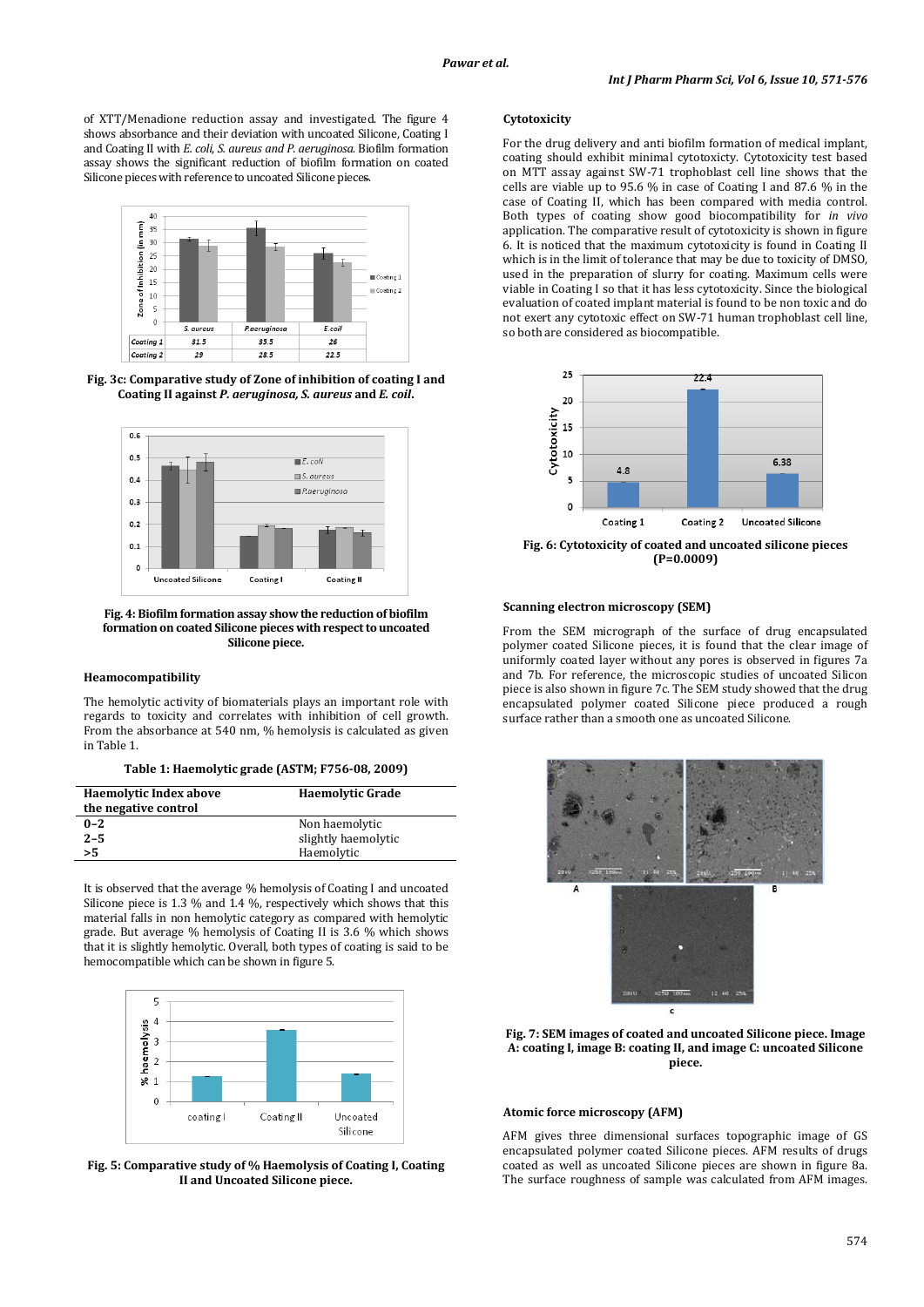On the basis of surface roughness, bacterial adherence ability over Silicone has been analysed. In this study surface roughness of coated and uncoated Silicone pieces was calculated from the AFM images by nanoscope software; WSxM, for data acquisition and processing in Scanning Probe Microscopy [20]. The calculated average surface roughness of coated and uncoated Silicone pieces is shown in figure 8b which give a comparison of average surface roughness. AFM was also carried out for drug encapsulated polymers coated sample for surface topology in which the different positions of the sample were monitored. The surface pattern is shown in Figure 8a. Bacterial adherence on the surface of implant was also affected by surface roughness. Ideally, the surface should be smooth so that there will be less attachment or adherence of microorganisms. Surface roughness calculated from the AFM image show the reduction of surface roughness in comparison to the uncoated Silicone piece. Coating also helps in the improvement of surface topology which also contributes in biofilm inhibition.



**Fig. 8a: Three dimensional surface Image of AFM at 5x5 µm surface area. A: Coating I, B: Coating II and C: Uncoated Silicone**



**Fig. 8b: Comparative representation of Average Surface Roughness of coated and uncoated silicone piece obtained from AFM.**

#### **CONCLUSIONS**

In this research, an easily accessible coating method for biomedical implant with coating of drug encapsulated polymers has been successfully presented which has a potential to prevent biofilm formation. Successfully coated Silicone pieces with GS encapsulated PEG/PVA/Chitosan cross linked polymers (coating I) and GS encapsulated PEG/PVA cross linked polymers (Coating II) were subjected to various chemical, biological and topological characterization. The overall analysis of all physiochemical and biological parameters, lead to the conclusion that the Coating I shows the best result which have low drug releasing capacity, good drug encapsulation efficiency, good antimicrobial activity and a best ability to reduce biofilm formation.

This coating affects the microbial adhesion and GS being an antimicrobial agent exert metabolic interference in biofilm formation and inhibit the growth of *E. coli*, *S. aureus and P. aeruginosa* on biomaterial surface. This coating also modifies the surface roughness of the biomaterials which in turn affect the adhesion of *E. coli*, *S. aureus and P. aeruginosa* cells on its surface and prevent its biofilm formation.

The hemolysis and cytotoxicity test of Coating I show that it comes under good biocompatible biomaterial. Although the results of Coating II was not as good as the Coating I, but it also have good biomaterial properties and also have ability to reduce biofilm formation. Such coatings can effectively be used for preparation of biomedical implant with properties to prevent the biofilm formation.

Materials PVA and Chitosan which are used in combination as Coating I have shown slow rate of biodegradability as compared to that of Coating II and thus can resist the rate of degradation once implanted into body. Optimized material combination in coating I may be fabricated as scaffold and other drug delivery system for applicative measure in tissue engineering

## **CONFLICT OF INTERESTS**

Declared None

#### **REFERENCES**

- *1.* Donlan RM. Biofilms: microbial life on surfaces. Emerg Infect Dis 2002;8(9):881-90.
- 2. Joung Y. Development of implantable medical devices: from an engineering perspective. Int Neurourol J 2013;17(3) :98–106.
- 3. Shapiro IM, Hickok NJ, Parvizi J, Stewart S, Schaer TP. Molecular engineering of an orthopaedic implant: from bench to bedside. Eur Cells Materials 2012;23:362-70.
- 4. Dunne WM. Bacterial adhesion: seen any good biofilms lately? Clin Microbiol Rev 2002;15(2) :155–66.
- 5. Khardori N, Yassien M. Biofilms in device-related infections. J Ind Microbiol 1995;15:141–7.
- 6. Von Eiff C, Heilmann C, Peters, G. New aspects in the molecular basis of polymer-associated infections due to staphylococci. Eur J Clin Microbiol Infect Dis 1999;18(12):843-6.
- 7. Bengtson S, Knutson K. The infected knee arthroplasty. A 6 year follow-up of 357 cases. Acta Orthop 1991;62(4):301-11.
- 8. Barton AJ, Sagers RD, Pitt WG. Bacterial adhesion to orthopedic implant polymers. J Biomed Mater Res 1996;30:403-10.
- 9. Tattevin P, Cremieux AC, Pottier P, Huten D, Carbon C. Prosthetic joint infection: when can prosthesis salvage be considered? Clin Infect Dis 1999;29(2):292-5.
- 10. Chen M, Yu Q, Sun H. Novelstrategies for the prevention and treatment of biofilm related infections. Int J Mol Sci 2013;14(9) :18488–501.
- 11. Boccaccini AR, Stamboulis AG, Rashid A, Roether JA. Composite surgical sutures with bioactive glass coating. J Biomed Mater Res B Appl Biomater 2003;67:618–26.
- 12. Stamboulis AG, Boccaccini AR, Hench LL. Novel biodegradable polymer/bioactive glass composites for tissue engineering applications. Adv Eng Mater 2002;4:105–9.
- 13. Moffat A. Clark's Isolation and Identification of Drugs. 2nd edn. London: The Pharmaceutical Press; 1989.
- 14. Frutos P, Torrado S, Perez-Lorenzo ME, Frutos G. A validated quantitative colorimetric assay for gentamicin. J Pharm Biomed Anal 2000;21(6):1149-59.
- Stevens MG, Olsen SC. Comparative analysis of using MTT and XTT in colorimetric assays for quantitating bovine neutrophil bactericidal activity. J Immunol Methods 1993;157:225-31.
- 16. Roehm NW, Rodgers GH, Hatfield SM, Glasebrook AL. An improved colorimetric assay for cell proliferation and viability utilizing the tetrazolium salt XTT. J Immunol Methods 1991;142:257-65.
- 17. Jin Y, Yip HK, Samaranayake YH, Yau JY, Samaranayake LP. Biofilm-forming ability of *candida albicans* is unlikely to